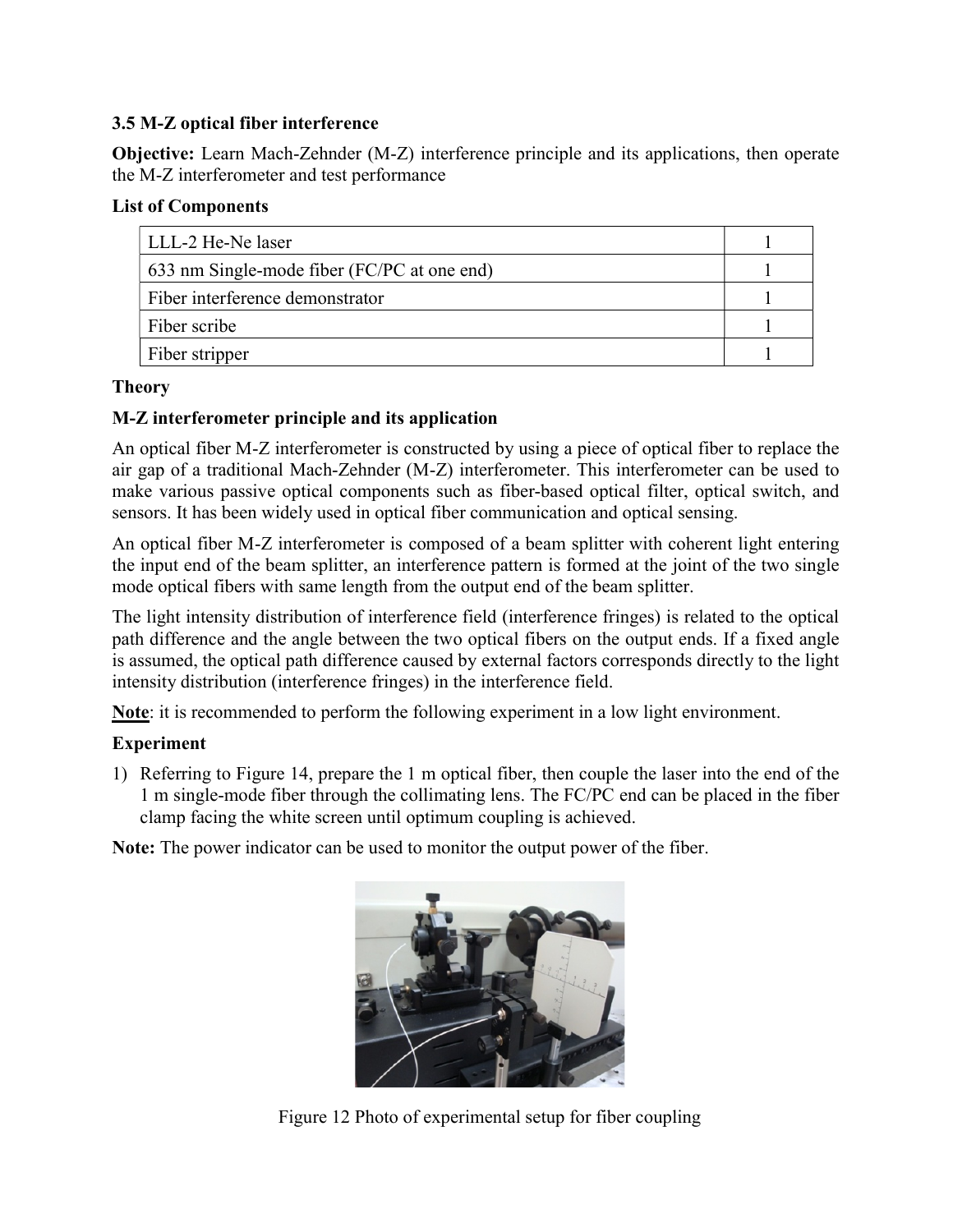2) Connect the FC/PC end of the single-mode fiber to the interferometer through the FC/PC connector labelled as "Fiber Optic Input". The interference pattern should be observed on the ground glass screen as shown in Figure 13.

Note: ambient light may need to be turned off before observing the interference pattern if it is too weak to observe interference fringes under ambient light.



Figure 13 Photo of interference pattern observed on ground glass screen

3) Fix the relative positions and analyse the interference phenomena.



Figure 14 Schematic of optical fiber beam splitter





## 3.6 Optical fiber temperature sensing principle

Objective: Understand the principle of optical fiber sensing and conduct temperature sensing experiment

#### List of Components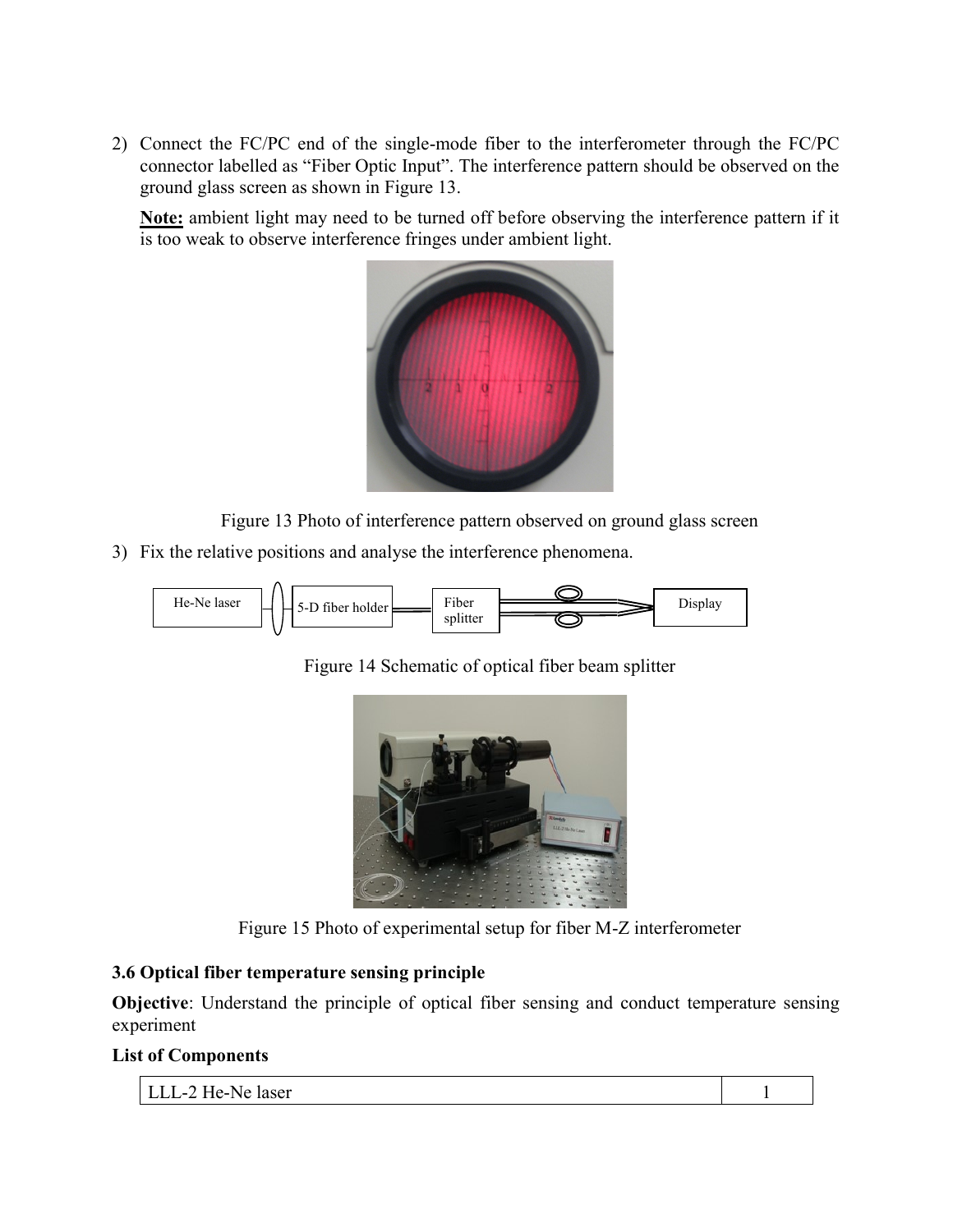| 633 nm Single-mode fiber (FC/PC at one end) |  |
|---------------------------------------------|--|
| Fiber interference demonstrator             |  |
| Fiber scribe                                |  |
| Fiber stripper                              |  |

In general, there are two kinds of optical fiber sensors: one is to detect and convert information by a sensing element while optical fiber is only used as a transmission line; the other is that optical fiber itself acts as both sensing element and transmission medium. The working principle of an optical fiber sensor is that the measured condition changes the transmission parameters of an optical fiber or the light wave parameters of a carrier vary with these parameters. The change of optical signals reflects the change of the measured physical condition.

Note: it is recommended to perform the following experiment in a low light environment.

## Experiment

In this experiment, temperature is to be sensed. Because temperature changes the phase of optical waves, temperature measurement actually becomes phase measurement. Using the interference measurement technology, the phase change of optical waves is converted to its intensity change.

1) Prepare the 1 m optical fiber, couple the laser into one end of the 1 m single-mode fiber through the collimating lens. The FC/PC end should be placed in the fiber clamp facing the white screen until optimum coupling is achieved.

Note: The power indicator can be used to monitor the power output of the fiber.

- 2) Connect the FC/PC end of the single-mode fiber to the interferometer through the FC/PC connector labelled as "Fiber Optic Input". The interference pattern should be observed on the ground glass screen as shown in Figure 13. Note: ambient light may need to be turned off before observing the interference pattern if it is too weak to observe interference fringes under ambient light.
- 3) Fix the position and switch on the temperature controller to analyse the interference pattern.



Figure 16 Schematic of fiber temperature sensing

The M-Z interferometer is used to measure temperature, as it has one arm as the reference arm and the other as the sensing arm with a display unit. This experiment is based on the interference observation for the change of interference fringes as caused by temperature variations.